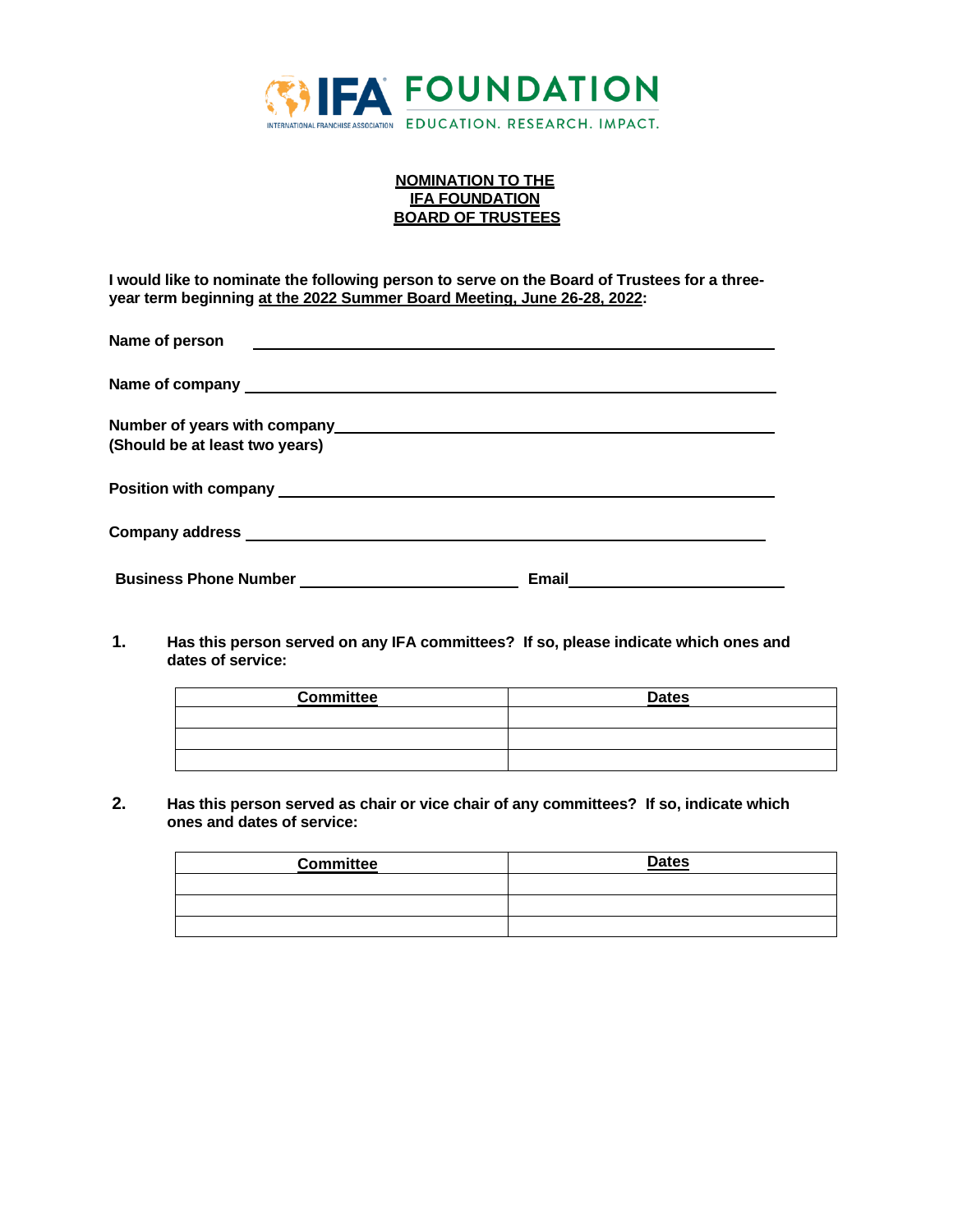

**3. Has this person served as a speaker or roundtable leader at an IFA seminar, convention, or symposium, or been chair of a special project? If so, please list details below:**

| <b>Description</b><br>(ex: IFA Convention;<br>special project) | <b>Role</b><br>(ex: speaker, roundtable<br>leader) | <b>Dates</b> |
|----------------------------------------------------------------|----------------------------------------------------|--------------|
|                                                                |                                                    |              |
|                                                                |                                                    |              |
|                                                                |                                                    |              |

**4. Please list other boards or advisory groups on which the nominee does/has served.**

| <b>Board or Advisory Group</b> | <b>Dates</b> |
|--------------------------------|--------------|
|                                |              |
|                                |              |
|                                |              |

**5. Please indicate other activities by nominee within and about franchising in general, e.g., speaker at a civic group, radio or television broadcast, or other public relations activity promoting franchising in general. (Please describe below.)**

| <b>Activity</b> | <b>Dates</b> |
|-----------------|--------------|
|                 |              |
|                 |              |
|                 |              |

**6. Does the candidate have the high degree of interest, financial resources, and adequate time available to serve actively on the Board? (Note: It is necessary to commit to at least two (2) board meetings annually. Members of the board volunteer their time and underwrite their own travel, hotel, and other incidental expenses.**

\_\_\_\_\_\_\_\_\_\_\_\_\_\_\_\_\_\_\_\_\_\_\_\_\_\_\_\_\_\_\_\_\_\_\_\_\_\_\_\_\_\_\_\_\_\_\_\_\_\_\_\_\_\_\_\_\_\_\_\_\_\_\_\_\_\_\_\_\_\_\_

**7. Please summarize why the nominee would make a valuable contribution to the Foundation as a member of the Board of Trustees.**

**\_\_\_\_\_\_\_\_\_\_\_\_\_\_\_\_\_\_\_\_\_\_\_\_\_\_\_\_\_\_\_\_\_\_\_\_\_\_\_\_\_\_\_\_\_\_\_\_\_\_\_\_\_\_\_\_\_\_\_\_\_\_\_\_\_\_\_\_\_\_\_\_\_\_\_\_\_\_ \_\_\_\_\_\_\_\_\_\_\_\_\_\_\_\_\_\_\_\_\_\_\_\_\_\_\_\_\_\_\_\_\_\_\_\_\_\_\_\_\_\_\_\_\_\_\_\_\_\_\_\_\_\_\_\_\_\_\_\_\_\_\_\_\_\_\_\_\_\_\_\_\_\_\_\_\_\_**

**\_\_\_\_\_\_\_\_\_\_\_\_\_\_\_\_\_\_\_\_\_\_\_\_\_\_\_\_\_\_\_\_\_\_\_\_\_\_\_\_\_\_\_\_\_\_\_\_\_\_\_\_\_\_\_\_\_\_\_\_\_\_\_\_\_\_\_\_\_\_\_\_\_\_\_\_\_\_ \_\_\_\_\_\_\_\_\_\_\_\_\_\_\_\_\_\_\_\_\_\_\_\_\_\_\_\_\_\_\_\_\_\_\_\_\_\_\_\_\_\_\_\_\_\_\_\_\_\_\_\_\_\_\_\_\_\_\_\_\_\_\_\_\_\_\_\_\_\_\_\_\_\_\_\_\_\_**

**\_\_\_\_\_\_\_\_\_\_\_\_\_\_\_\_\_\_\_\_\_\_\_\_\_\_\_\_\_\_\_\_\_\_\_\_\_\_\_\_\_\_\_\_\_\_\_\_\_\_\_\_\_\_\_\_\_\_\_\_\_\_\_\_\_\_\_\_\_\_\_\_\_\_\_\_\_\_**